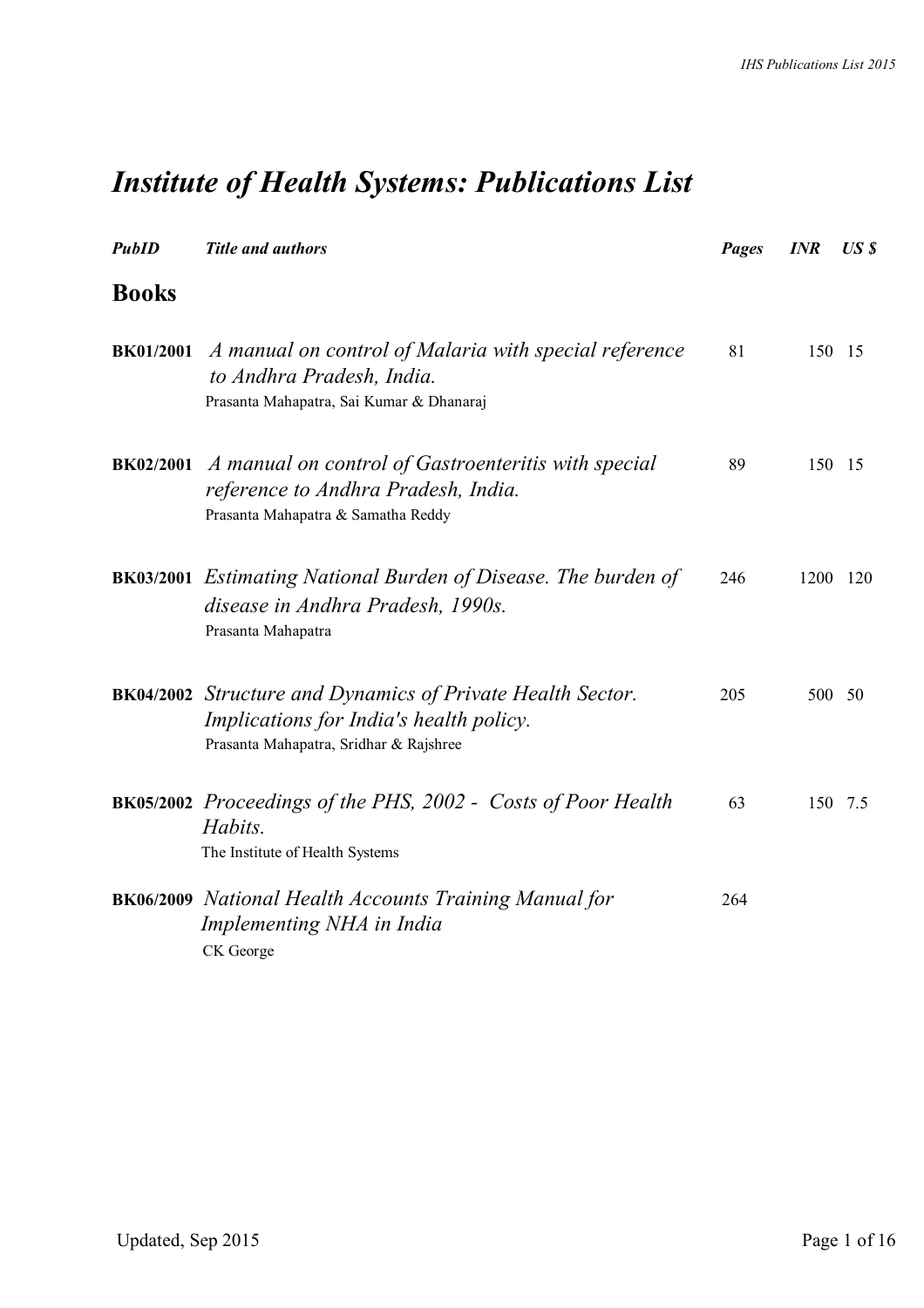### **Reports**

|           | RP01/1998 The private health sector in Andhra Pradesh.<br>Prasanta Mahapatra & Nagarjuna                                                                                                                   | 111 | 400 40 |    |
|-----------|------------------------------------------------------------------------------------------------------------------------------------------------------------------------------------------------------------|-----|--------|----|
| RP03/2000 | Child labour, health and education. A study on<br>children residing near acquaculture units in AP.<br>Prasanta Mahapatra, Chalapati Rao & Padmavati                                                        | 71  | 300 30 |    |
| RP04/2000 | Measuring health state values in developing<br>countries: Report of study in Andhra Pradesh, India.<br>Prasanta Mahapatra, Lipika Nanda, Joshua A Salomon & Rajshree                                       | 134 | 500 50 |    |
| RP05/1998 | Periodic Analysis of Hospital Performance: APVVP<br>monthly reports from July - December, 1998.<br>The Institute of Health Systems                                                                         | 60  | 75     | 8  |
|           | RP06/1999 Periodic Analysis of Hospital Performance: APVVP<br>monthly reports from January - December, 1999.<br>The Institute of Health Systems                                                            | 70  | 75     | 8  |
| RP07/2000 | Periodic Analysis of Hospital Performance: APVVP<br>monthly reports from January - December, 2000.<br>The Institute of Health Systems                                                                      | 70  | 75     | -8 |
| RP08/2001 | District Family Health Survey (DFHS) 2000. A pilot<br>study in three districts of Andhra Pradesh to estimate<br>IMR, Fertility and Maternal Mortality.<br>Prasanta Mahapatra, Chalapati Rao & Satish Kumar | 32  | 500 50 |    |
| RP11/2001 | Andhra Pradesh Health and Health System<br>Responsiveness Study 2001.<br>Lipika Nanda                                                                                                                      | 54  | 500 50 |    |
| RP12/2001 | Proceedings of the Strategy Development Workshop for<br>Health Sector in Andhra Pradesh 2001.<br>The Institute of Health Systems SDW Team                                                                  | 71  | 500 50 |    |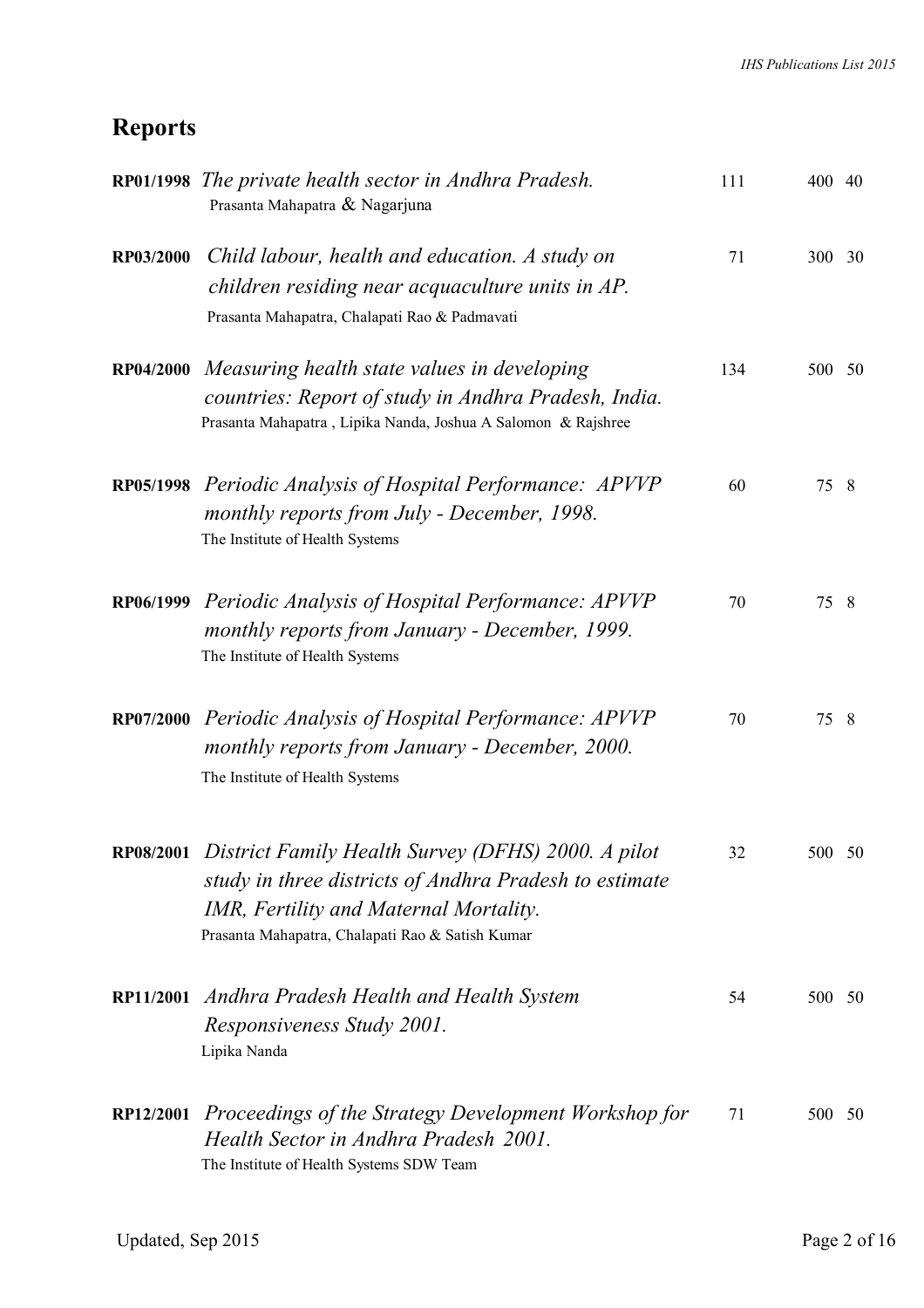|                  | RP14/2001 A Study on Communication Strategy in Lepra India.<br>Srilatha                                                                                                                                                                     | 130 | 200 20    |  |
|------------------|---------------------------------------------------------------------------------------------------------------------------------------------------------------------------------------------------------------------------------------------|-----|-----------|--|
| RP15/2001        | Obstetric facility assessment in Andhra Pradesh. A study<br><i>in Medak, 2001.</i><br>Sridhar                                                                                                                                               | 58  | 150 15    |  |
|                  | RP17/2001 Obstetric facility assessment in Andhra Pradesh. A study<br>in Adilabad, 2001.<br>Sridhar                                                                                                                                         | 58  | 150<br>15 |  |
| <b>RP18/2002</b> | Reproductive Health Services and Health Sector<br>Reform. Focus group discussions with ANMs in Andhra<br>Pradesh. A Report.<br>Prasanta Mahapatra, Samatha Reddy, Pushpa Latha & Mary Nancy                                                 | 136 | 250 25    |  |
|                  | RP19/2002 Proceedings of the PHC Medical Officers' workshop on<br>Reproductive Health Services and Health Sector Reform<br>in Andhra Pradesh.<br>Prasanta Mahapatra, Samatha Reddy, Mukesh Janbandhu, Pushpa Latha, Neelima & Mary Nancy    | 131 | 250 25    |  |
| RP20/2002        | Data from the AP Health System Responsiveness Survey<br>2001.<br>Lipika Nanda, Mukesh Janbandhu & Sumana                                                                                                                                    | 317 | 350 35    |  |
|                  | RP21/2002 APVVP- Patient Satisfaction Survey, December 2001.<br>Prasanta Mahapatra & Srinivasan Kallam                                                                                                                                      | 40  | 175<br>18 |  |
| RP22/2002        | Indoor Air Pollution Atlas (IAPEA) 2001. A study on<br>indoor air pollution air quality in three districts of<br>Andhra Pradesh and development of an exposure atlas.<br>Prasanta Mahapatra, Chalapati Rao, Satish Kumar & Sreenivasa Reddy | 68  | 250 25    |  |
|                  | RP23/2002 Periodic Analysis of Hospital Performance: APVVP<br>monthly reports from January - December, 2001.<br>The Institute of Health Systems                                                                                             | 75  | 75<br>8   |  |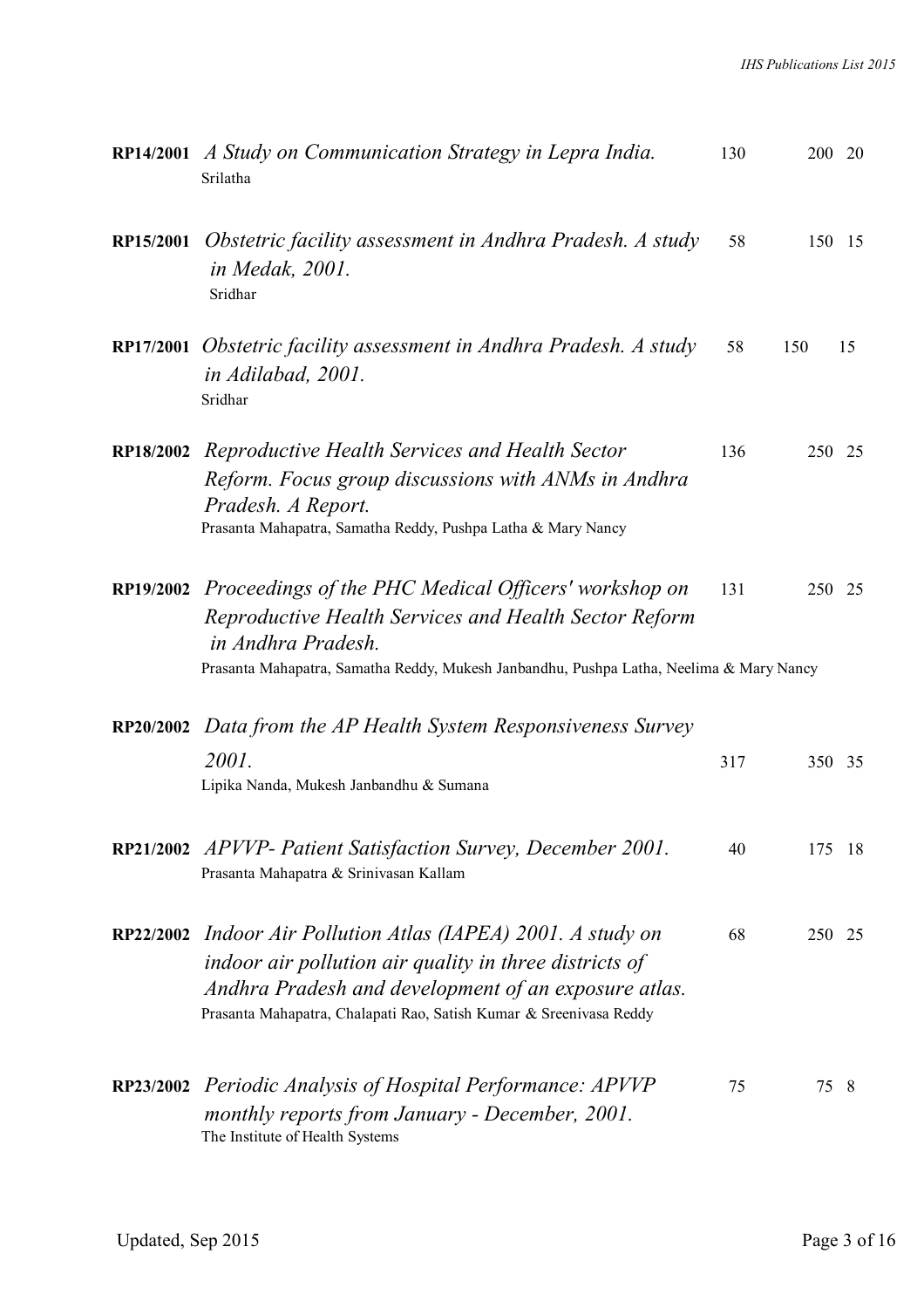|                  | RP24/2002 APVVP- Patient Satisfaction Survey, 1999.<br>Institute of Health Systems                                                                                                                                                | 19  | 175 | - 18 |
|------------------|-----------------------------------------------------------------------------------------------------------------------------------------------------------------------------------------------------------------------------------|-----|-----|------|
|                  | RP25/2002 APVVP- Patient Satisfaction Survey, June 2000.<br>Prasanta Mahapatra & Srilatha, Sreenivasa Sarikonda & Subhasree Srinivasan                                                                                            | 27  | 175 | - 18 |
|                  | RP26/2002 APVVP- Patient Satisfaction Survey, December 2000.<br>Prasanta Mahapatra & Srinivasa Sarikonda                                                                                                                          | 31  | 175 | -18  |
|                  | RP27/2002 APVVP- Patient Satisfaction Survey, June 2001.<br>Prasanta Mahapatra & Bhagirath Gop                                                                                                                                    | 35  | 175 | -18  |
|                  | RP29/2003 People's perception towards directly administered<br>Anti Tuberculosis treatment programme - A Pilot Study.<br>Alex George & Srilatha                                                                                   | 42  | 75  | 3.75 |
|                  | RP30/2004 Proceedings of the Study Design Workshop on Burden of<br>Disease and Socioeconomic Impact of HIV/AIDS.<br>The Institute of Health Systems                                                                               | 85  | 75  | 3.75 |
|                  | RP31/2004 Andhra Pradesh State Health Accounts 2001-02.<br>CK George & Pattnaik                                                                                                                                                   | 214 | 250 | 3.75 |
| <b>RP32/2005</b> | Social Context Assessment for HIV/AIDS Prevention<br>Programmes in Andhra Pradesh. Report of the Outcome<br><b>Evaluation of the Frontiers Prevention Programme.</b><br>C.K. George, Kavitha Krishna, N.S. Reddy and B. Srikanthi | 139 | 300 | 25   |
|                  | RP33/2006 Health Financing and Expenditure of the NonProfit<br>Sector in India, Report Prepared for World Health<br>Organization.<br>C.K. George, N.S. Reddy and G.S Pattnaik                                                     | 55  | 200 | 17   |

**RP34/2006** *Public Private Partnerships in prevention of waterborne*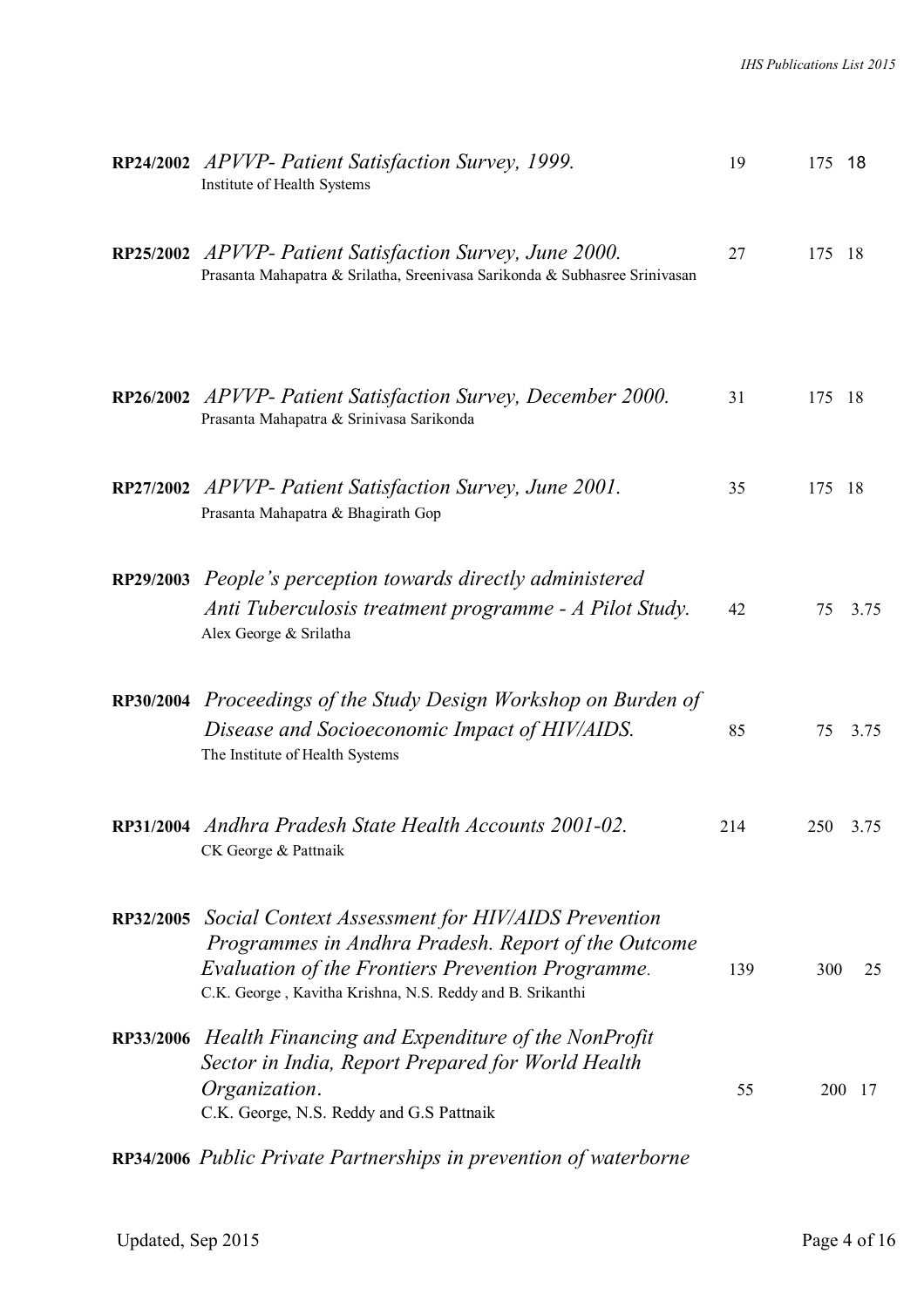| diseases in urban slums (2004-06) Report prepared for<br>The Hyderabad Metropolitan Water Supply and Sewerage<br>Board, Government of Andhra Pradesh.<br>C.K. George and Saritha K                                        | 47  | 100 | 9      |
|---------------------------------------------------------------------------------------------------------------------------------------------------------------------------------------------------------------------------|-----|-----|--------|
| RP35/2006 Institutional Assessment of the National AIDS Control<br>Programme. Report Prepared for the National<br>AIDS Control Organization.<br>C.K. George, L.H. David and Kavitha Krishna                               | 164 | 250 | 21     |
| RP36/2006 Estimation of HIV sero-prevalence in India.<br>Report prepared for the National AIDS Control<br>Organization.<br>Prasanta Mahapatra and C.K. George                                                             | 42  |     | 200 17 |
| RP37/2006 <i>Water Quality in Reservoirs of Hyderabad (2005-06)</i> ,<br>Report prepared for the Hyderabad Metropolitan<br>Water Supply and Sewerage Board, Government<br>of Andhra Pradesh.<br>C.K. George and Saritha K | 9   | 100 | 9      |
| RP38/2006 Medium Term Expenditure Framework for Health in<br>Andhra Pradesh. Report prepared for the Department<br>of Health and Family Welfare, Government of<br>Andhra Pradesh<br>C.K. George                           | 100 | 300 | 25     |
| RP39/2006 Report of the Advanced Studies in Public Health<br>Programme 2003-04,<br>C.K. George                                                                                                                            | 20  | 200 | 17     |
| RP40/2006 IHS Guidelines for Development of Colleges of Public<br>Health and Masters Program in Public Health.<br>Institute of Health Systems                                                                             | 33  | 200 | 17     |
| RP41/2007 Assessment of Critical Gaps in Rural Health Care System 82<br>of Andhra Pradesh<br>Dayakar Thota, Prasanta Mahapatra, C.K. George, NS Reddy                                                                     |     | 240 | 12     |
| RP42/2007 Medium Term Expenditure Framework for Health in<br>Madhya Pradesh<br>C.K George, Subodh Kandamuthan                                                                                                             | 182 | 240 | 12     |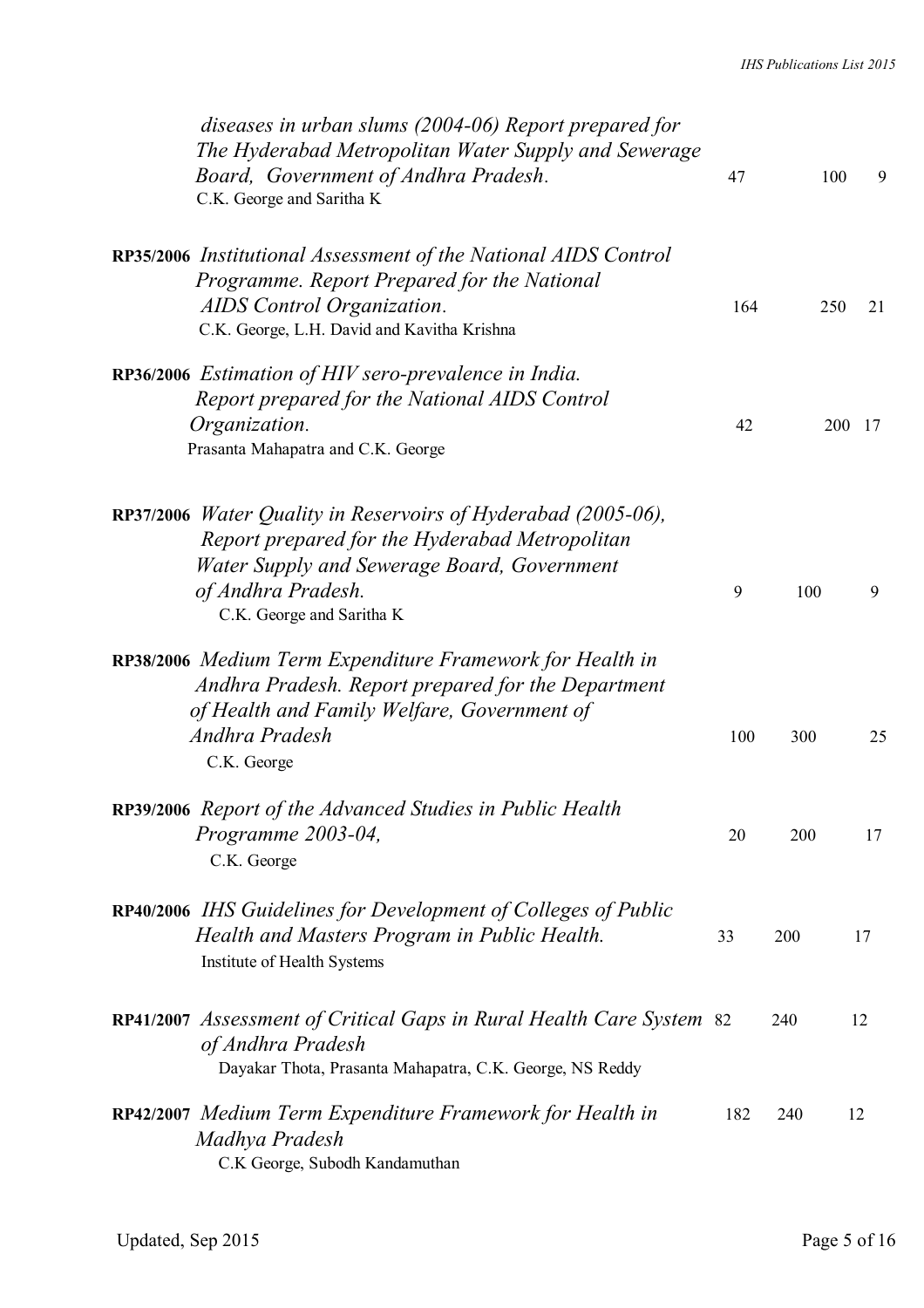| RP43/2007 Report of the Public Private Partnerships for Water Safety 102 240<br>in Hyderabad $(2006-07)$<br>C K George and Saritha K                                    |     |           | 12     |
|-------------------------------------------------------------------------------------------------------------------------------------------------------------------------|-----|-----------|--------|
| RP44/2007 District Health Action Plan for Anantpur District<br>Dhanraj                                                                                                  | 230 | 200       | 10     |
| <b>RP45/2007</b> Outcome Evaluation of the Frontiers HIV Prevention<br>Programme in Andhra Pradesh<br>C K George, Immaculate Mary, Francis Raj                          | 372 | 240       | 12     |
| RP46/2007 Assessment of Acute Gastroenteritis Risks Associated With 50<br>Water Quality and Sanitation in Hyderabad City<br>C K George, NS Reddy, Dhanraj and Saritha K |     |           | 250 12 |
| RP 47/2008 Medium Term Expenditure Framework for Health<br>in Orissa.<br>C.K. George, GS Pattnaik and Subodh Kandamuthan.                                               | 160 |           | 250 12 |
| RP 48/2008 Epidemiology of Road Traffic Accidents in Hyderabad, India 120<br>George CK, Dhanraj and Satish K.                                                           |     |           | 250 12 |
| RP 49/2010 State Health Budget and Expenditure Tracking for Andhra<br>Pradesh (2004-05 to 2008-09)<br>G Surendra, GS Pattnaik                                           | 39  | 250 12    |        |
| RP 50/2010 State Health Budget and Expenditure Tracking for Madhya<br>Pradesh (2004-05 to 2008-09)<br>G Surendra, GS Pattnaik                                           | 33  |           | 250 12 |
| RP 51/2010 State Health Budget and Expenditure Tracking for Kerala<br>$(2004 - 05 \text{ to } 2008 - 09)$<br>G Surendra, GS Pattnaik                                    |     | 33        | 250 12 |
| RP 52/2010 Medium Term Expenditure Framework for Health in<br>Andhra Pradesh (2008-09 to 2012-13)<br>G Surendra, C.K. George, GS Pattnaik                               |     | 70<br>250 | -12    |
| RP 53/2010 Health Policy Analysis Institute - India Case Study:<br>The Institute of Health Systems (IHS)<br>Amar Jesani                                                 | 100 |           |        |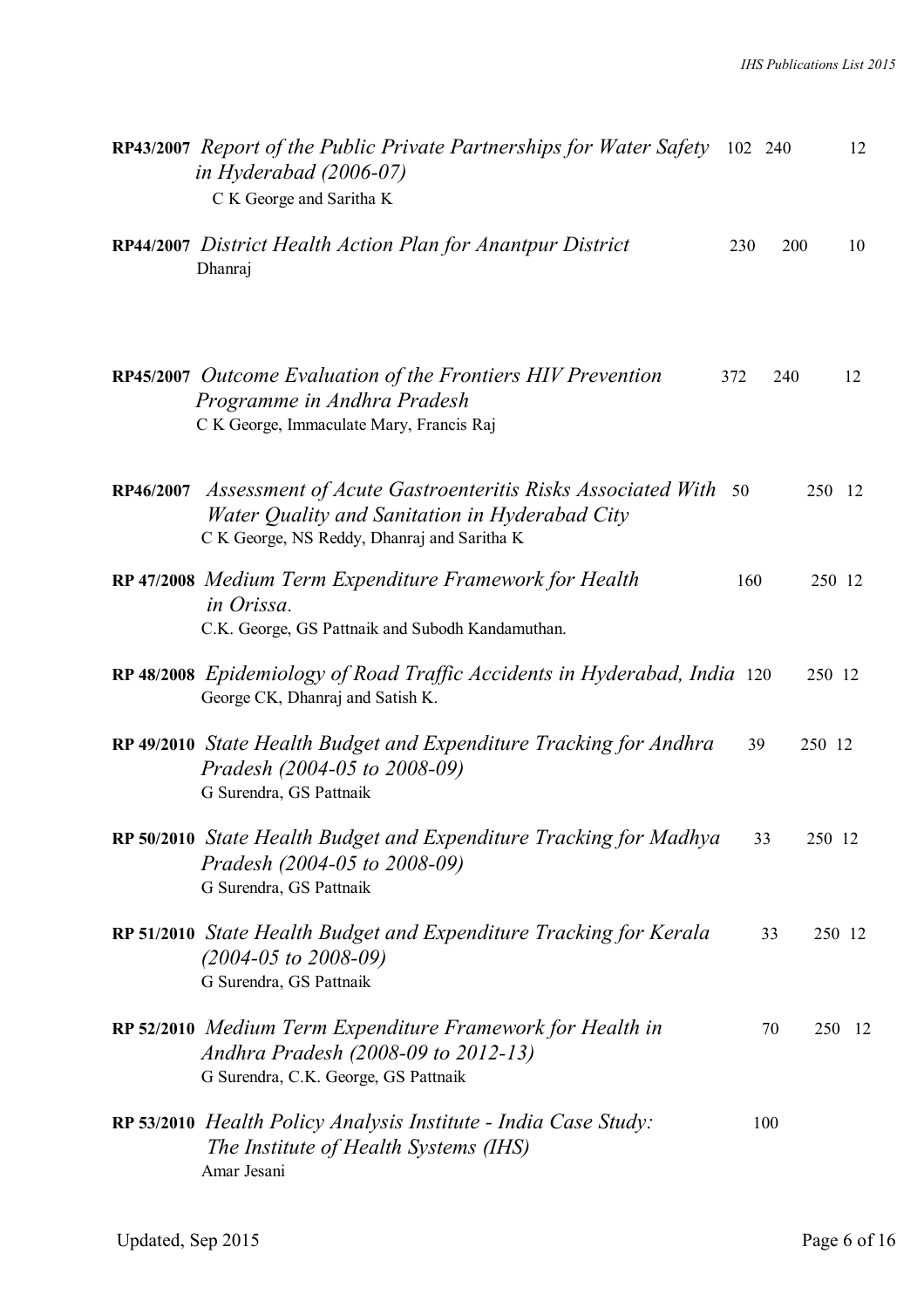| RP 54/2011 Assesment of Doctors Availability in Primary Health<br>Centers(PHCs) in Andhra Pradesh<br>Prasanta Mahapatra, G Surendra, B.Srikanthi                         | 61  | 250 | 12  |
|--------------------------------------------------------------------------------------------------------------------------------------------------------------------------|-----|-----|-----|
| RP 55/2011 Drinking Water Quality Monitoring in Service Reservoirs<br>And Urban Slums in Hyderabad(2009-10) - A Report<br>Prasanta Mahapatra, G Surendra, Poonam Bachhav | 60  | 250 | 12  |
| RP 56/2011 A study of Emergency Response Services in Three<br>Districts of Andhra Pradesh<br>G Surendra                                                                  | 85  | 250 | 12  |
| RP 57/2011 The Effect of Air Pollution on Cause of Death<br>Profile in the City of Hyderabad<br>K Satish Kumar                                                           | 136 | 300 | 15  |
| RP 58/2011 Behavioural Tracking Survey(BTS) among High Risk<br>Groups in Guntur and Srikakulam District of AP<br>K Satish Kumar                                          | 95  | 250 | 12  |
| RP 59/2013 Andhra Pradesh Civil Registration System<br>G.Surendra                                                                                                        | 81  | 350 | 20  |
| RP 60/2013 Drinking Water Quality Monitoring in Service<br>Reservoiors and Urban Slums in Hyderabad (2010-13)<br>A Report<br>G.Surendra, G.Amrutha, E.Dinesh             | 264 | 250 | 15  |
| RP 61/2015 Drinking Water Quality Monitoring in Service<br>Reservoiors and Urban Slums in Hyderabad City<br><i>A Report for (2013-14)</i><br>G.Surendra, G.Amrutha       | 264 | 250 | 15  |
| RP 62/2015 Gap Analysis in Rural Health Care Facilities in<br>Mahabub Nagar District<br>G.Surendra                                                                       | 117 | 250 | -15 |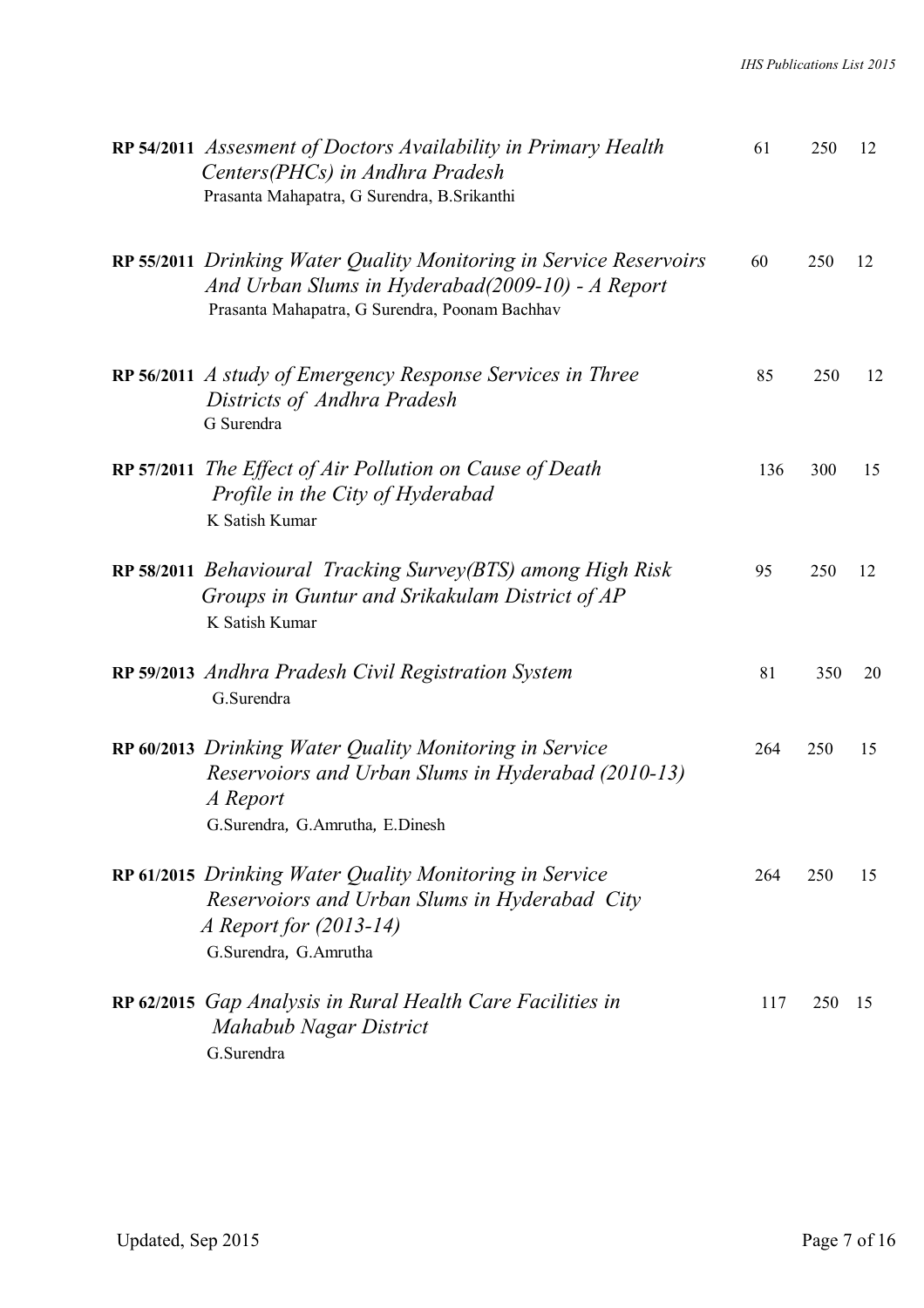## **Working Papers**

| <b>WP01/1991</b> Role of management tools in financing of health care<br>delivery institutions.<br>Prasanta Mahapatra                                                                         | 14 |
|-----------------------------------------------------------------------------------------------------------------------------------------------------------------------------------------------|----|
| <b>WP02/1991</b> Management of financial resources in voluntary health<br>agencies.<br>Prasanta Mahapatra                                                                                     | 37 |
| <b>WP03/1993</b> Social, economic $\&$ cultural aspects of Asthma: An<br>exploratory study in Andhra Pradesh, India.<br>Prasanta Mahapatra, Murthy, Kasinath & Yadagiri                       | 15 |
| WP04/1993 Proceedings of the seminar on Medflor -India and<br>Ethnobotanical research in Andhra Pradesh, India.<br>The Institute of Health Systems                                            | 32 |
| WP05/1992 Potentiality and relevance of herbal and traditional<br>medicine for promotion of health and development of<br>tribal economy in Andhra Pradesh.<br>The Institute of Health Systems | 53 |
| WP06/1994 Assessment of demand for accreditation services in<br>Hyderabad: A pilot study.<br>Prasanta Mahapatra & Shailaja                                                                    | 14 |
| <b>WP07/1994</b> Social evolution of hospitals. How is it relevant for<br>health policy?<br>Prasanta Mahapatra                                                                                | 22 |
| WP08/1994 Health sector status in Andhra Pradesh: Sustainability<br>of programs and projects.<br>Prasanta Mahapatra & Ramana GNV                                                              | 32 |
| WP09/1994 Government expenditure on health in Andhra Pradesh                                                                                                                                  | 36 |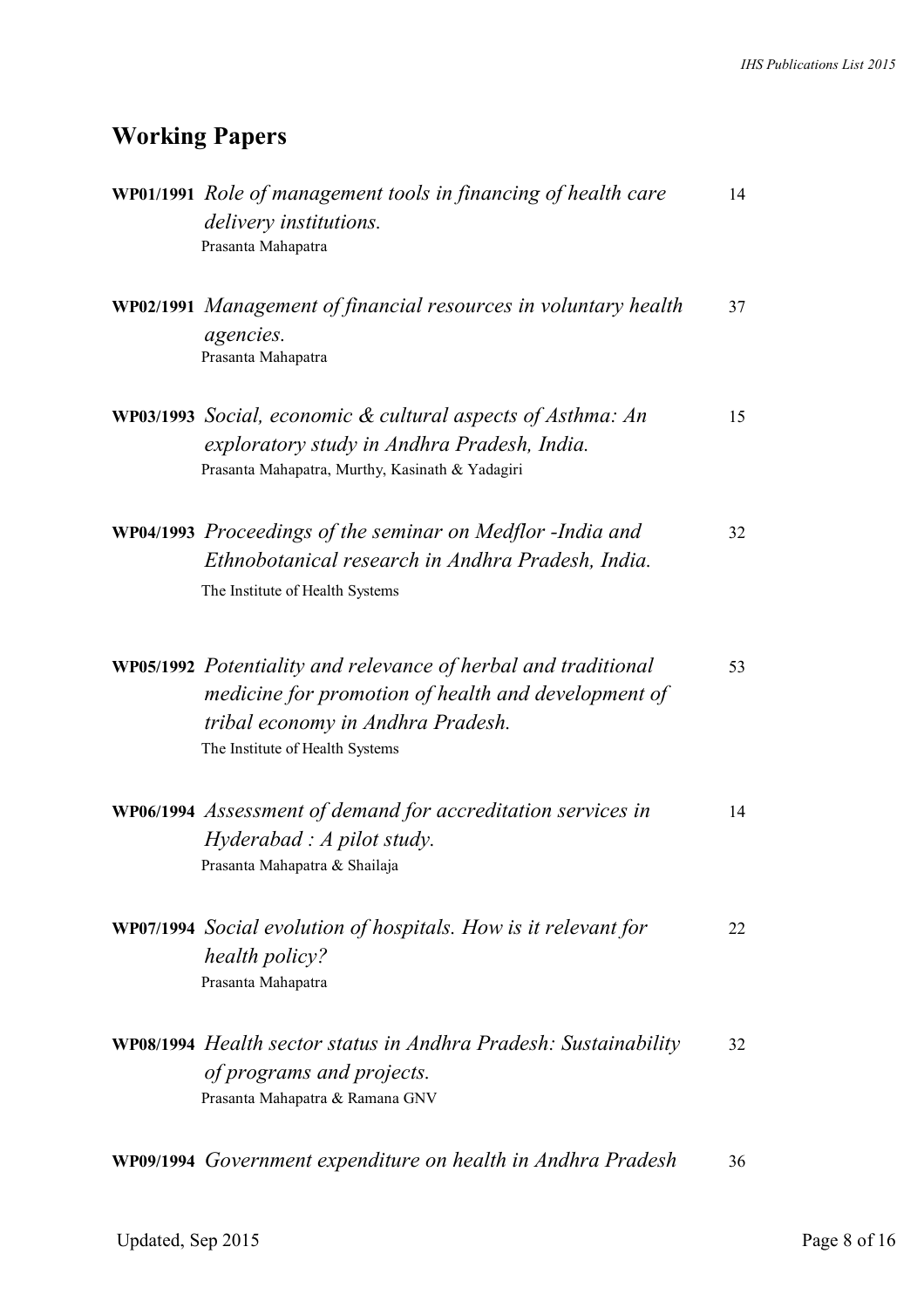| since the Eighties. Has it been appropriate?<br>Prasanta Mahapatra                                                                                                               |    |
|----------------------------------------------------------------------------------------------------------------------------------------------------------------------------------|----|
| WP10/1996 Assessing the need for & designing an accreditation<br>system: A case study in Andhra Pradesh. Periodic<br><i>narrative report.</i>                                    | 58 |
| The Institute of Health Systems<br>WP11/1997 Andhra Pradesh health institutions data base<br>(APHIDB) (Private and Public). A technical note.<br>The Institute of Health Systems | 27 |
|                                                                                                                                                                                  |    |

**WP15/1997** *Performance, acceptability and quality of family welfare* 183 *practices Andhra Pradesh.*  Alex George

| <b>WP16/1997</b> Hospital autonomy in India: The experience of APVVP | 69 |
|----------------------------------------------------------------------|----|
| hospitals.                                                           |    |
| Alex George & Mukesh Chawla                                          |    |

|  | WP17/1997 Study of demand and satisfaction of the Mauritius | 41 |
|--|-------------------------------------------------------------|----|
|  | health system.                                              |    |
|  | Alex George                                                 |    |

- **WP18/1997** *Base line survey of health status in ITDA Paderu.* 34 The Institute of Health Systems
- **WP19/1997** *Community based health information systems: The case* 13 *of family heath survey in Nellore district.* Alex George, Vijaya Kumar, Ramanaiah & Sunder Ram

| WP20/1997 An enquiry in to hospital utilisation statistics and | 63 |
|----------------------------------------------------------------|----|
| patient satisfaction: Exploratory study of Karimnagar          |    |
| district hospital.                                             |    |
| The Institute of Health Systems                                |    |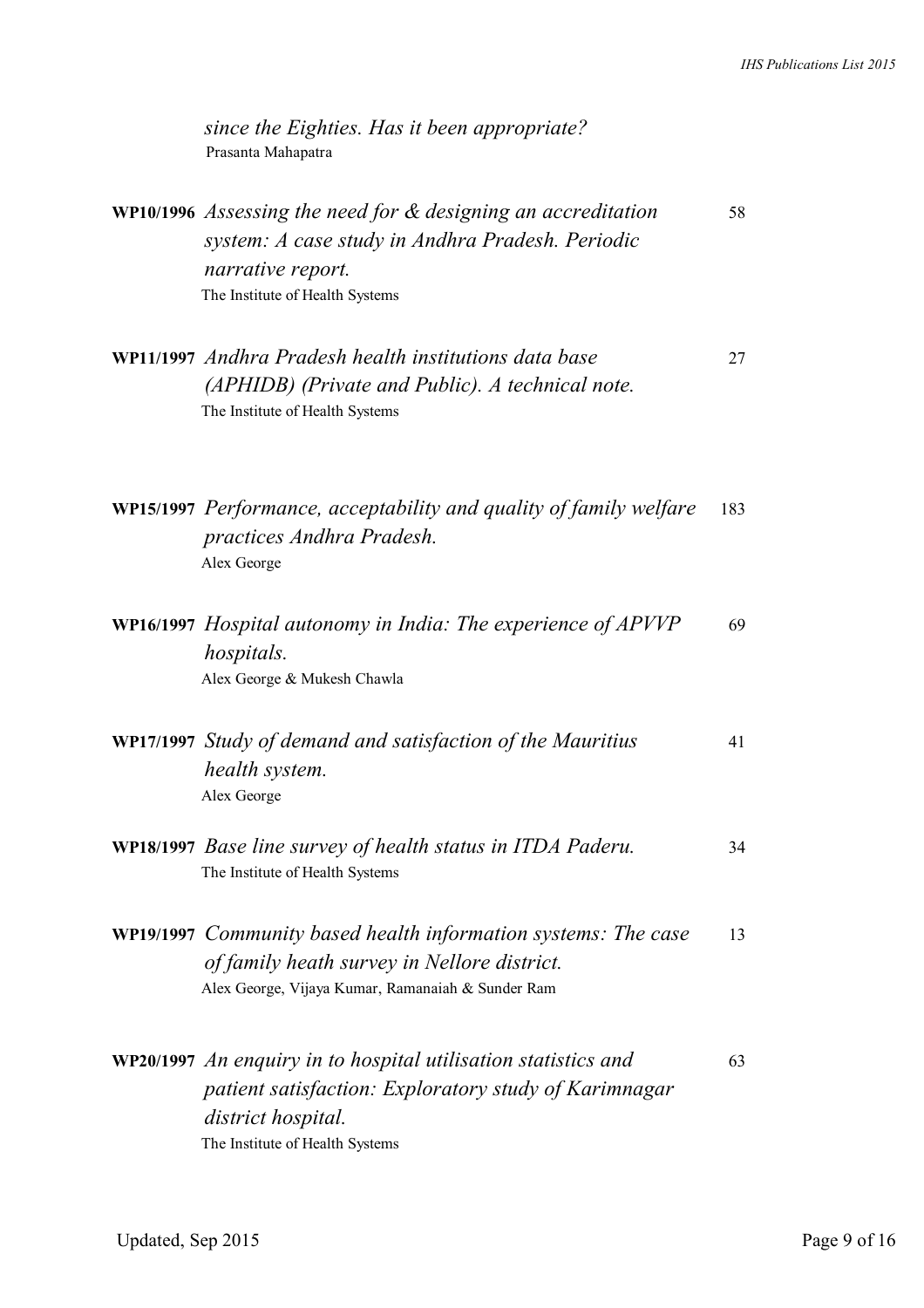| WP21/1998 Situation review and analysis of accreditation system in<br>India.<br>Sunil Nandaraj                                                                                           | 8  |
|------------------------------------------------------------------------------------------------------------------------------------------------------------------------------------------|----|
| WP22/1998 Comparative study and typology of health systems in<br><b>OECD</b> countries.<br>Prasanta Mahapatra                                                                            | 13 |
| WP23/1998 Aggregate allocation to health sector and health system<br>effect: experiences from OECD countries.<br>Prasanta Mahapatra                                                      | 17 |
| WP24/1998 Transfer and posting policy for good government with<br>special reference to management of rural health<br>services.<br>Prasanta Mahapatra                                     | 8  |
| <b>WP25/1998</b> An enquiry into the quality of reproductive health care<br>provided at private hospitals and nursing homes and<br>women's perception in Andhra Pradesh<br>Srilatha      | 87 |
| WP26/1998 Standards document for reproductive health.<br>The Institute of Health Systems                                                                                                 | 65 |
| <b>WP27/1998</b> Priority setting in health sector. Why is a good cause of<br><i>death reporting system important?</i><br>Prasanta Mahapatra                                             | 6  |
| <b>WP28/1998</b> What bosses may do? What do they really do?<br>Prasanta Mahapatra                                                                                                       | 11 |
| WP29/1999 IHSNET: Indian Health Systems Network, developing<br>Health Informatics Infrastructure(HII) in India.<br>Prasanta Mahapatra, Srinath, Kalyan Ram, Deepak Kumar & Savithri Devi | 10 |
| WP30/1999 The need for a computerized patient-record system for                                                                                                                          | 12 |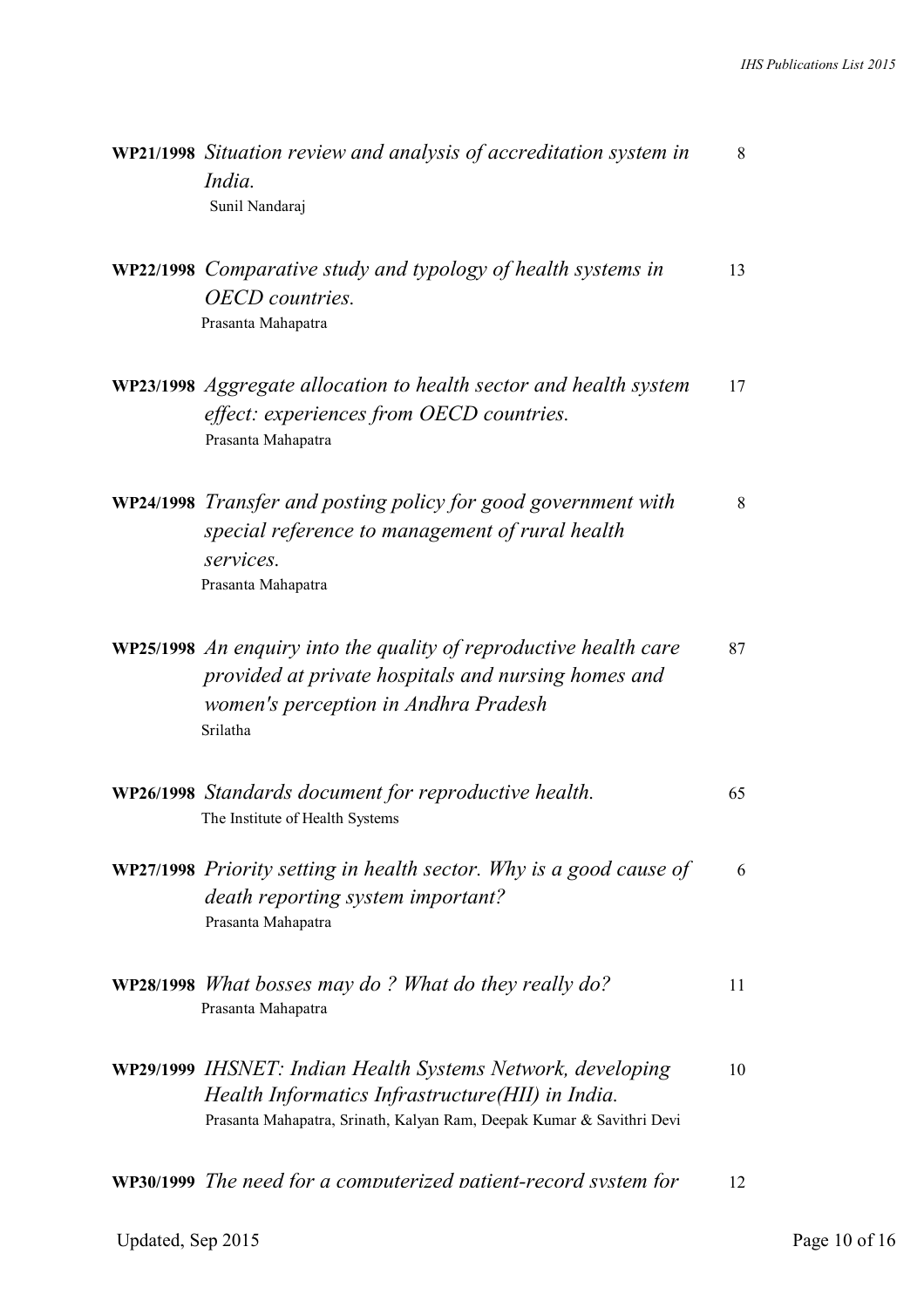*the public hospitals in Andhra Pradesh.* Lipika Nanda

| WP31/2000 Building Health Informatics Infrastructure (HII) in<br>India - An update as in the year $-2000$ .<br>Prasanta Mahapatra, Lipika Nanda, Srinath & Deepak Kumar | 10 |
|-------------------------------------------------------------------------------------------------------------------------------------------------------------------------|----|
| WP32/1994 Andhra Pradesh burden of disease and cost<br><i>effectiveness study.</i><br>Ramana GNV                                                                        | 70 |
| <b>WP33/1999</b> Acute Myocardial Infarction. Can we define guidelines<br>for cost-effective care?<br>Prasanta Mahapatra                                                | 19 |
| <b>WP34/2000</b> Good medicine and healthy informatics. We need calm<br><i>technology that works.</i><br>Prasanta Mahapatra                                             | 13 |
| <b>WP35/2000</b> Interpolations for standard life expectancies by single<br>year for computation of DALYs.<br>Prasanta Mahapatra                                        | 8  |
| <b>WP36/2000</b> Cause of death reporting in India. A performance<br><i>analysis.</i><br>Prasanta Mahapatra & Chalapati Rao                                             | 30 |
| WP37/2000 The verbal autopsy based cause of death reporting<br>systems in rural areas of India: A review.<br>Prasanta Mahapatra                                         | 29 |
| <b>WP38/2000</b> Health care in India - past, present and future. The<br>need to mange the business of health care.<br>Prasanta Mahapatra                               | 3  |
| WP40/2001 Causes of death in rural areas of Andhra Pradesh, 1998.                                                                                                       | 19 |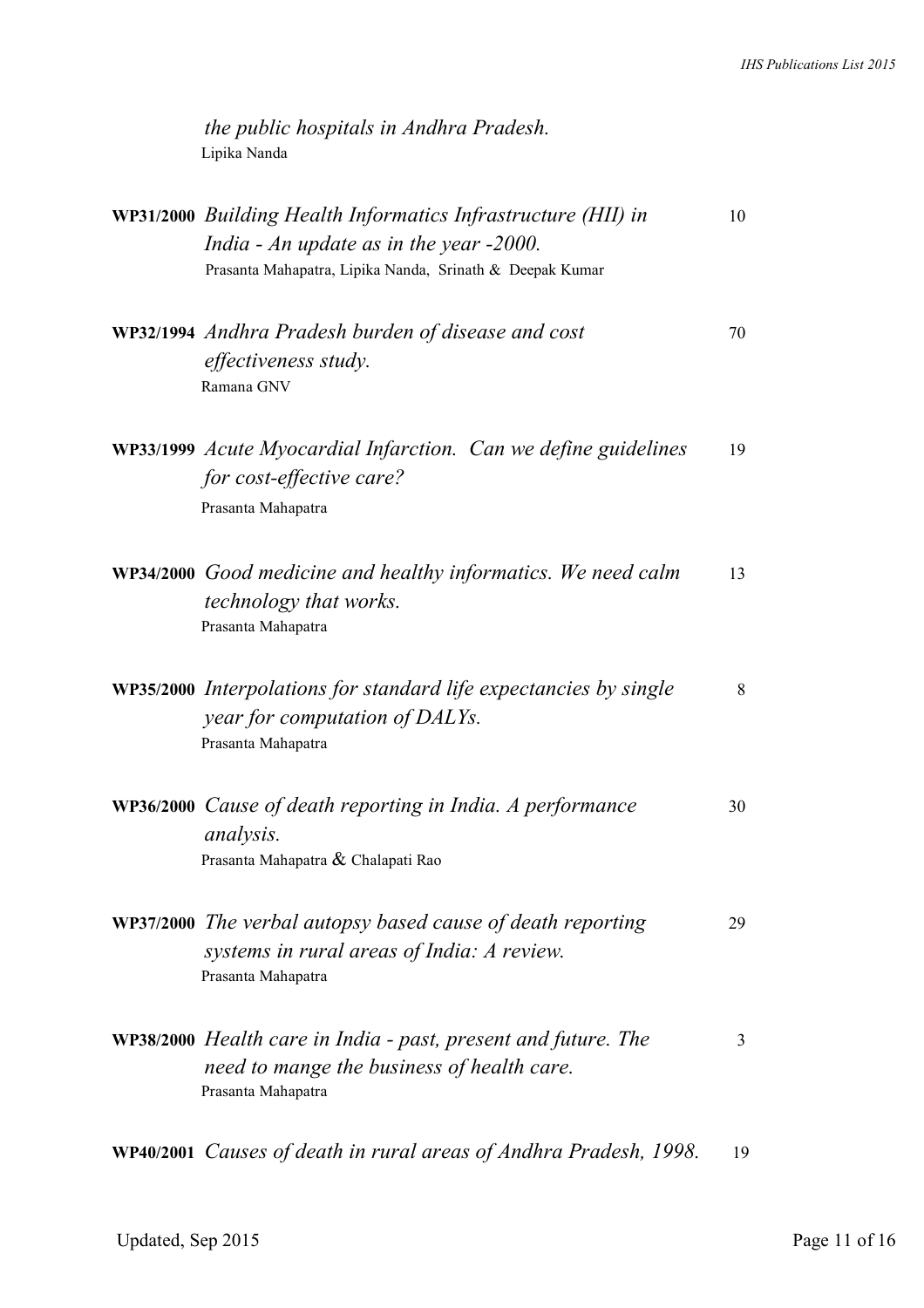Prasanta Mahapatra & Chalapati Rao

| WP41/2001 A guide to Compute Healthy Life Expectancy.<br>Prasanta Mahapatra & Chalapati Rao                                       | 5  |
|-----------------------------------------------------------------------------------------------------------------------------------|----|
| <b>WP42/2001</b> Preliminary Report of the Andhra Pradesh Health and<br>Health Systems Responsiveness Study 2001.<br>Lipika Nanda | 36 |
| <b>WP43/2001</b> State of Health and Nutrition in Andhra Pradesh.<br>Prasanta Mahapatra & Samatha Reddy                           | 28 |
| WP44/2002 Infant Mortality trend in Andhra Pradesh.<br>Prasanta Mahapatra, Samatha Reddy & Pushpa Latha                           | 14 |
| WP45/2002 A study of the cold chain system in Andhra Pradesh.<br>Prasanta Mahapatra, Samatha Reddy & Swati Gayathri               | 23 |
| WP46/2002 Reproductive Health Status in Andhra Pradesh.<br>Prasanta Mahapatra & Pushpa Latha                                      | 40 |
| WP47/2002 Child Health Status in Andhra Pradesh.<br>Prasanta Mahapatra, Pushpa Latha & Samatha Reddy                              | 26 |
| WP49/2003 Navigating Numberabad, the Numberland Wonderland.<br>Prasanta Mahapatra                                                 | 12 |
| WP50/2003 Air Quality Monitoring Stations in Hyderabad - Field Notes.<br>Satish Kumar                                             | 11 |
| <b>WP51/2003</b> Family Health Protection Plans for India - A Health<br>Insurance Model<br>Prasanta Mahapatra & Samatha Reddy     | 58 |
| <b>WP52/2003</b> Training of Private Health Workers in Bhadrachalam<br>Tribal Area, Andhra Pradesh.                               | 21 |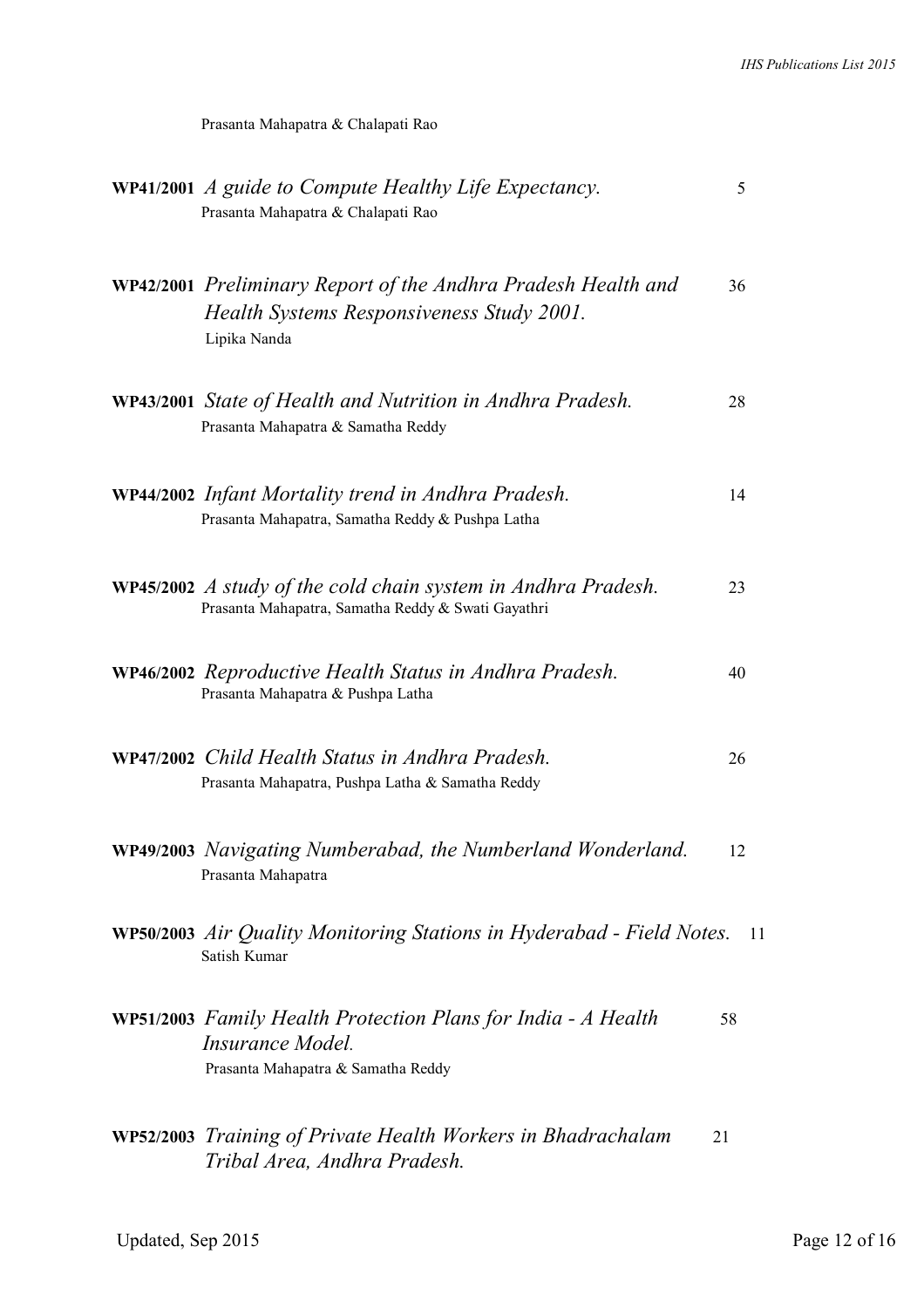Ramesh, Umamaheshwari, Prasanta Mahapatra, Srilatha, Mary Nancy & Vanisree

**WP53/2003** *Basic Concepts of Statistics.* 14 Prasanta Mahapatra

**WP54/2003** *Reproductive & Child Health Program Implementation* 08 *in India. Focus Group Discussion with Auxiliary Nurse Midwives in Andhra Pradesh.*  Prasanta Mahapatra, Samatha Reddy, Pushpalatha & Mary Nancy

- **WP55/2003** *Delivering Reproductive Health Services in Rural Andhra* 10 *Pradesh. Insights from the Field.*  Prasanta Mahapatra, Samatha Reddy, Mukesh Janbandhu & Pushpalatha
- **WP56/2003** *"Health First" needs a clear vision: Understanding the AP* 10 *Vision 2020 Health goals.*  Prasanta Mahapatra & Samatha Reddy

**WP57/2003** *Regional Disparities in Health - An Analysis of Infant* 12 *Mortality Trend in Andhra Pradesh.* 

Prasanta Mahapatra , Samatha Reddy & Pushpalatha

- **WP58/2004** *Environmental Health Effects Analysis. A study to estimate* 17  *health impacts and social costs of ambient air pollution in Hyderabad, India.*  Satish Kumar, Srinivasa Reddy & Dhanaraj
- **WP59/ 2004** *Water quality in urban slums of Andhra Pradesh -* 20  *Pilot Study of Attagutta Slum.* C.K. George, Dayakar T and R.K. Raju
- **WP60/2005** *Quality Emergency Medical Care in India: Challenges* 20  *and Opportunities* Dayakar T and C.K. George
- **WP61/2006** *Trends and Analysis of Government Health Expenditure in* 56  *Andhra Pradesh*  C.K. George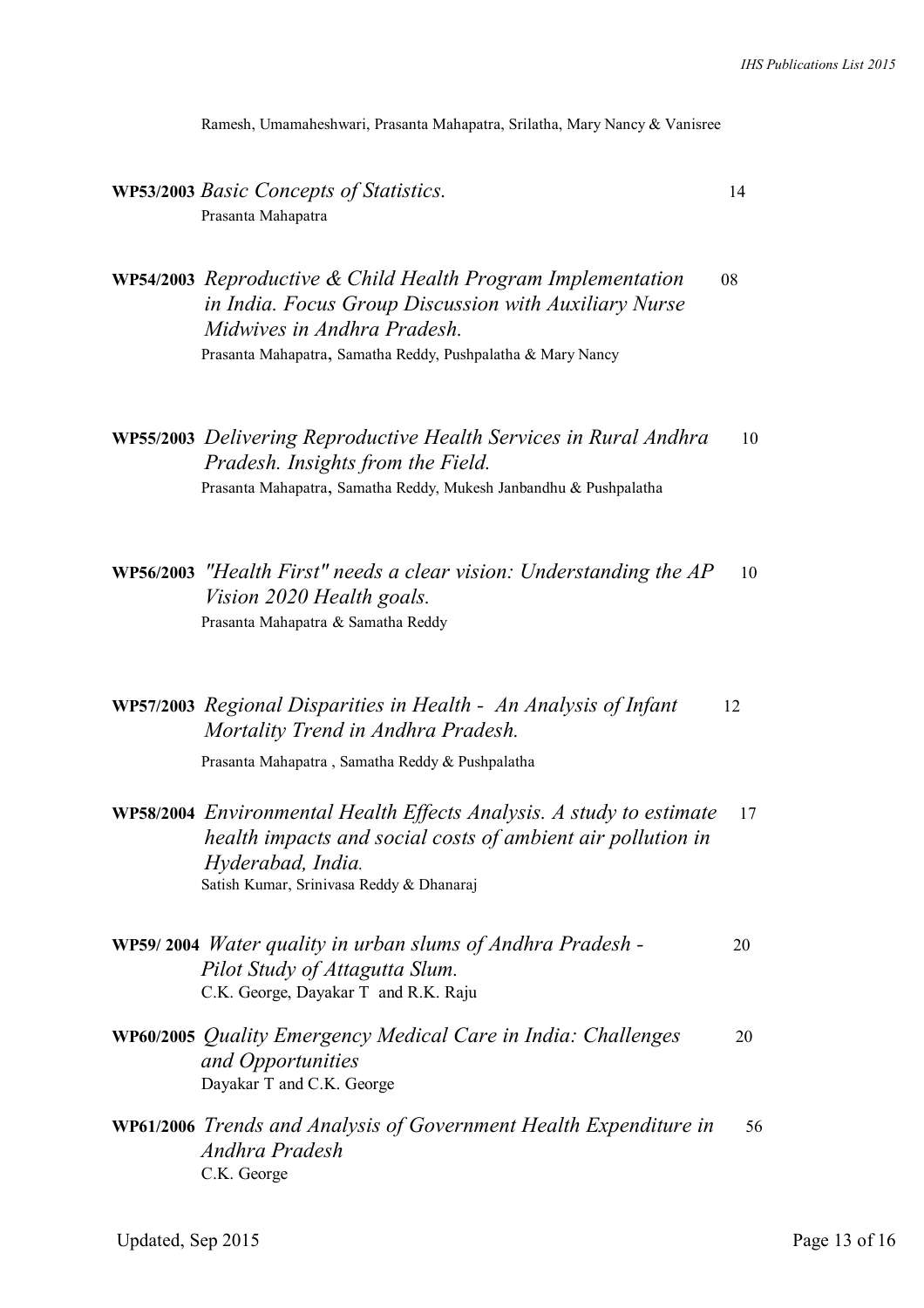| WP62/2006 Road Traffic Acidents: A Review of Literature<br>Satish K and Dhanra                                                                                                                                                        | 13 |
|---------------------------------------------------------------------------------------------------------------------------------------------------------------------------------------------------------------------------------------|----|
| <b>WP63/2006</b> Trends and Analysis of Road Traffic Accidents in<br>Hyderabad city based on data from the Transport<br>Department of Government of Andhra Pradesh and<br>Hyderabad Traffic Police Department<br>Dhanraj and Satish K | 12 |
| <b>WP64/2006</b> An Analysis of Road User Behaviour in Accident<br>Prone Areas of Hyderabad City- based on data<br>from Direct Observation Studies.<br>Dhanraj and C.K. George                                                        | 05 |
| <b>WP65/2006</b> Trends and Analysis of Government Health Expenditure<br>in Madhya Pradesh<br>C.K. George and Subodh Kandamuthan                                                                                                      | 35 |
| <b>WP66/2007</b> Developing Terms of Reference for a Programme<br>management Unit of a State Health Deaprtment,<br>the case of Andhra Pradesh<br>C.K. George                                                                          |    |
| <b>WP67/2008</b> An estimate of disease burden in women and children<br>in India in the 1990s.                                                                                                                                        |    |

PV chalapathi Rao and Prasanta Mahapatra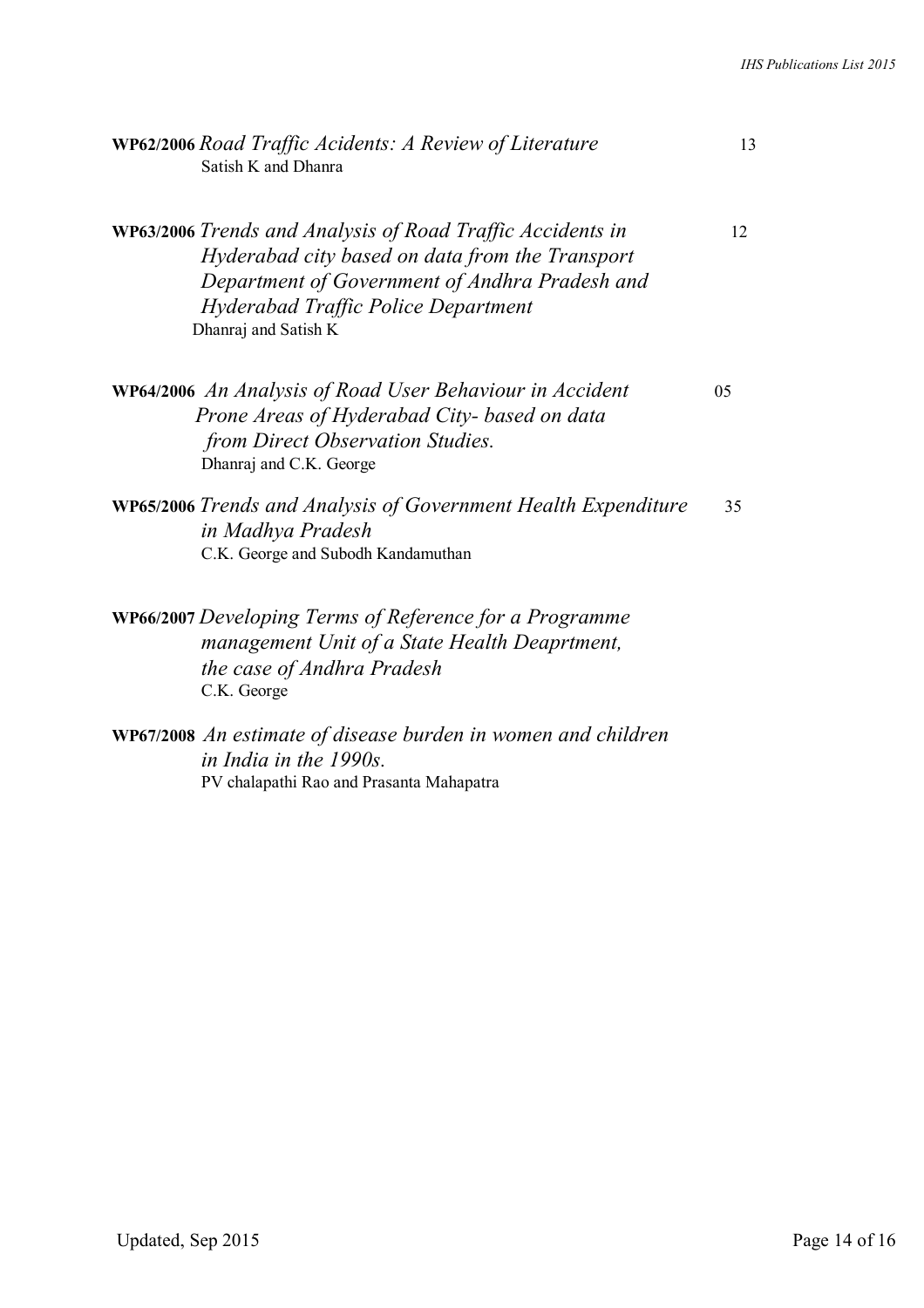### **Policy Briefs**

- **PB01/2015** *Primary vs Specialist Medical care: Whichis More Equitable?* Prasanta Mahapatra IHS, Sanjeev Upadhyaya UNICEF, G.Surendra, IHS
- **PB02/2015** *Mere Institutinal Delivery is Not Enough: Quality Obstetric care is Important for Further Reductions in Maternal Mortality* Prasanta Mahapatra IHS, Sanjeev Upadhyaya UNICEF, G.Surendra, IHS
- **PB03/2015** *Rising Cesarean Sections: Causes & Conserns Towards a Public Health Agenda for Quality & Safety of Maternity Services* Prasanta Mahapatra IHS, Sanjeev Upadhyaya UNICEF, G.Surendra, IHS

#### **Dataset Series**

- **DS03/2002** *Indian Cause of Death Data Set Version 1.3 (INCOD V 1.3)*. The Institute of Health Systems
- **DS04/2002** *Child Labour Dataset Version 1.1 (CL V1.1)*. The Institute of Health Systems
- **DS05/2002** *District Family Health Survey Dataset Version 1.1 (DFHS V1.1)*. The Institute of Health Systems
- **DS06/2002** *Andhra Pradesh Health Responsiveness Study Dataset Version - 1.1 (APHSR V1.1).*  The Institute of Health Systems
- **DS07/2003** *Andhra Pradesh Health State Valuation Dataset Version - 1.1 (APHSV V1.1).*  The Institute of Health Systems
- **DS08/2003** *Water Quality in AP Dataset 1994-97 Version 1.1 (WQAP V1.1).*  The Institute of Health Systems